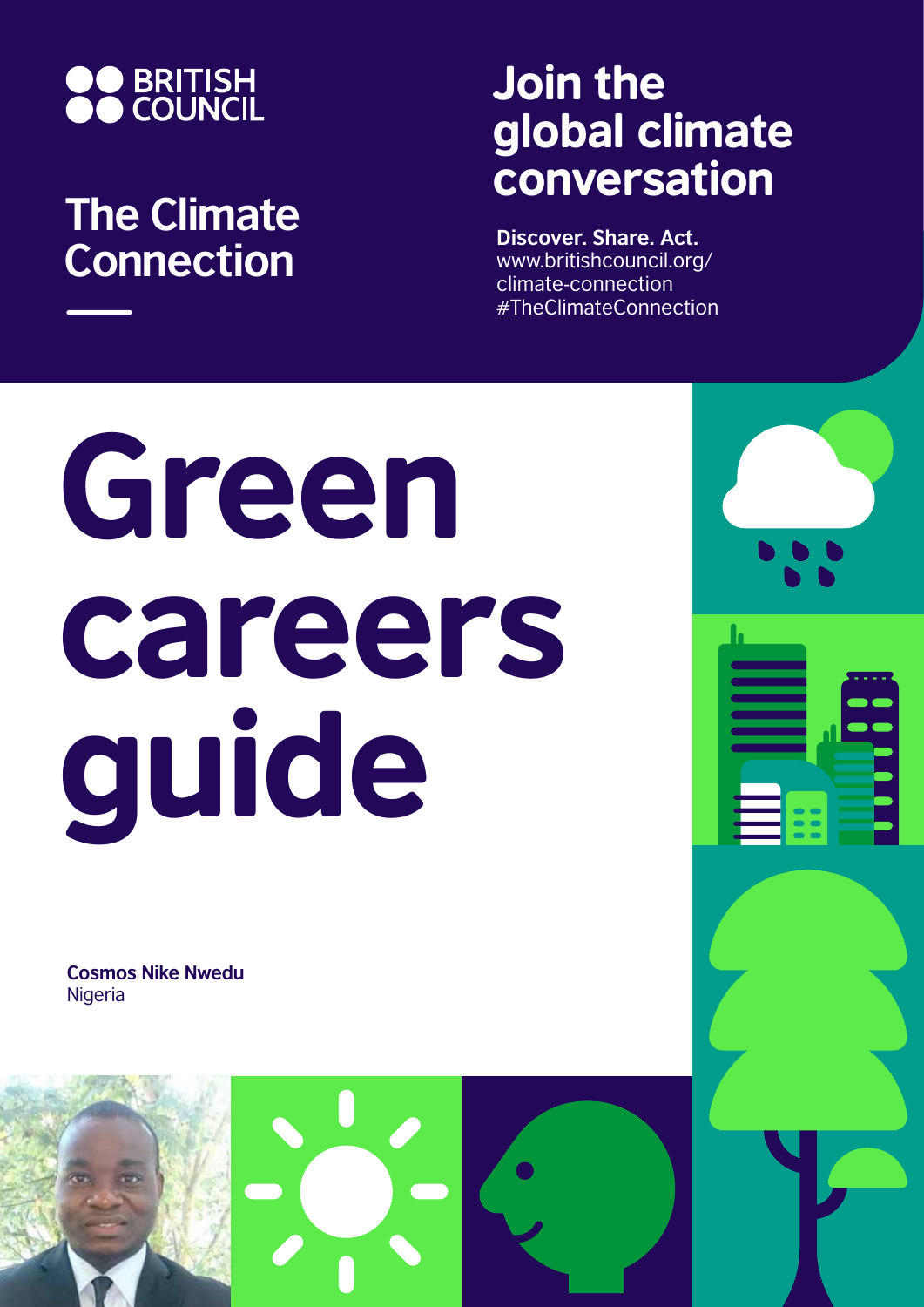### Cosmos Nike Nwedu Nigeria



#### **Impact Story**

#### **What did you study?**

I studied Climate Change and Energy Law and Policy.

#### **What inspired you to study your subject at university, and to work in the green industries?**

Existentially, growing up in a particular climate and seeing the weather change overtime, activated my interest in such a phenomenon. Even as a Nigerian, knowing quite well that my country has enormous renewable energy resources, yet prides itself in fossil fuel, gas flaring and costly environmental pollution, has always been a thing of concern to me. Therefore, it was simply a matter of digging for knowledge of a changing time and having a passion for national and global challenges. The desire, of course, certainly inspired me to undertake a blended course embedded in climate change and energy, with the need to deal with complex issues both of which raise concurrently, which issues are critical to green industries.

#### **Why does climate change matter?**

Climate change matters because it is an uncertain, pregnant problem and affects every aspect of human endeavour globally. Much like a security issue, climate change threatens human existence. There is no individual or country free from its relative, devastating impacts. Except humanity takes genuine, practical actions to mitigate greenhouse gas emissions in all sectors, generations to come are more likely to face an unsafe future.

#### **How did your studies help you get into the career you're in today?**

My studies have equipped me with a relevant, real-world problem-solving skill set, cognate experience and perspective of an interdisciplinary expert. Even as a trained academic lawyer, my expertise does not only rest with legal practice, it involves research and teaching. I am also fit for any roles demanding a blended knowledge and expertise across different sectors. I have utilised my skills and knowledge to help organisations solve complex interdisciplinary problems, and continued to enjoy an interesting, life-changing career so far. There could not have been any course better for me than what I studied.

#### **What other experiences and support have you had along the way?**

The mentorship and career advisory support I have received from senior colleagues have proved a great, useful experience. I have had to collaborate with individuals outside my work environment and career purview for some projects, and to build a network of professionals. I have also occasionally appeared in courts for my clients.



#TheClimateConnection www.britishcouncil.org/climate-connection